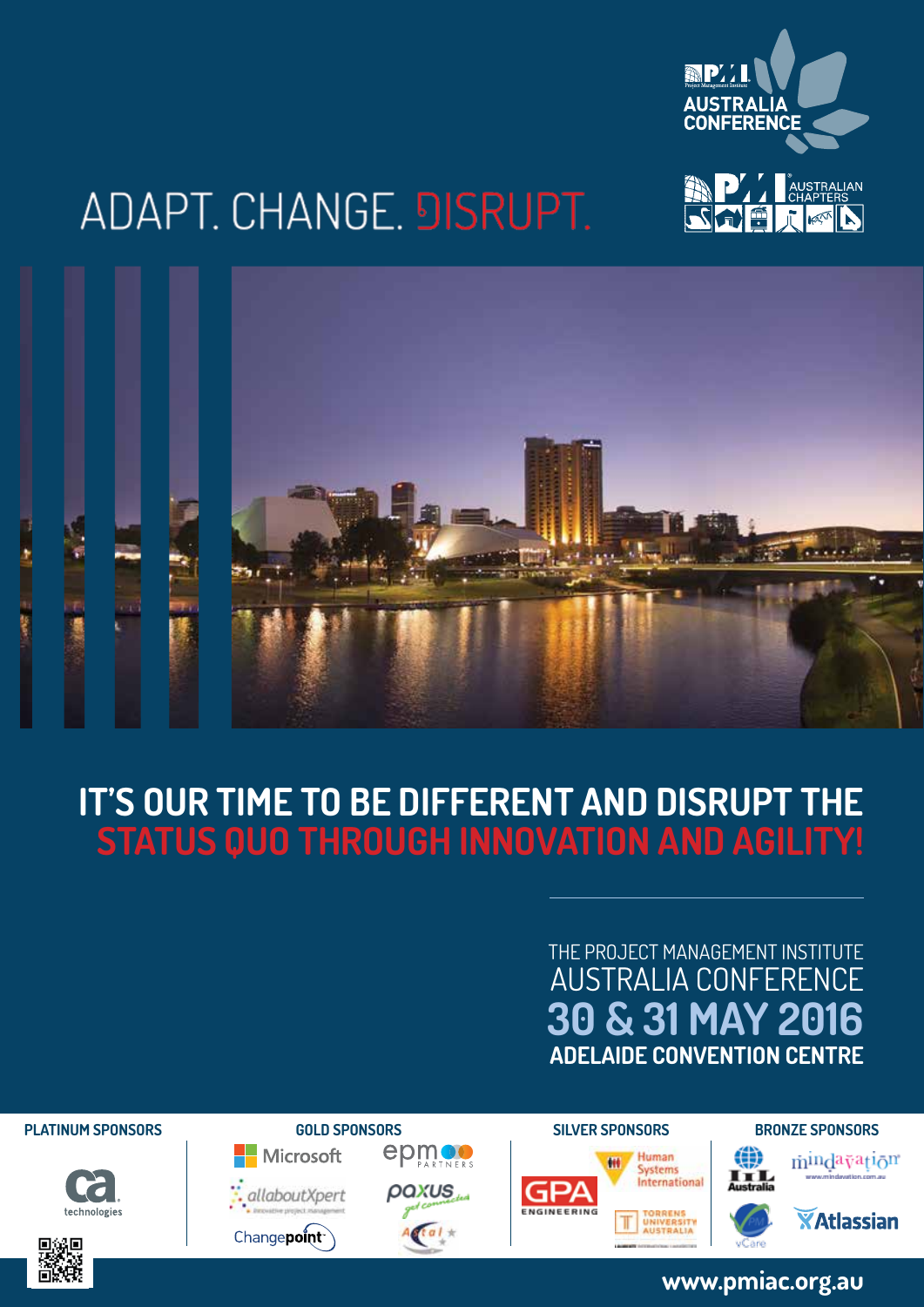

### **Welcome to the PMI Australia Conference 2016**



Peter Pavan, President PMI Adelaide, SA Chapter

The PMI Adelaide Chapter, South Australia is proud to host the Project Management Institute Australian Chapters' national conference, championing the future development of our industry to deliver better business outcomes for the wider community.

Today's Project Directors and Practitioners are ideally positioned to enable change and agility through innovation. By challenging the traditional project belief systems which limits our focus to certain aspects of projects, we can aspire to new levels of success. And, by adopting new ideas, methods and technologies we can evolve our industry.

Over the next two days, we encourage fellow Project Practitioners, Directors, Industry Leaders, Government and Educators to challenge the norms and inspire each other to progress beyond traditional principles and modify our thinking. The Project Management Institute Australia Conference 2016 is the catalyst for change. Now is the time for us to play our part in the evolution of our industry and **Adapt, Change and Disrupt!**

### **The Project Management Institute Australia Conference 2016 Program Guide**

| Day 1      | Monday 30 May 2016                                                                                                              | <b>Session</b>                                                                                                      | <b>Location</b>            |  |
|------------|---------------------------------------------------------------------------------------------------------------------------------|---------------------------------------------------------------------------------------------------------------------|----------------------------|--|
| 7.30am     | <b>Registration Open</b>                                                                                                        |                                                                                                                     | Foyer M                    |  |
| 9.00am     | Opening Welcome - Peter Pavan, President PMI, Adelaide, South Australian Chapter                                                |                                                                                                                     | Hall M                     |  |
| 9.15am     | Hall M<br>Opening Address - Rear Admiral the Hon Kevin Scarce, Royal Commissioner for the Nuclear Fuel Cycle Royal Commission   |                                                                                                                     |                            |  |
| 9.30am     |                                                                                                                                 | Keynote address - Jim Snyder, Founder Project Management Institute, USA                                             | Hall M                     |  |
| 10.00am    | The Social Based Project World: Balancing Collaboration with Centralised Control - Peter Taylor, Global Head of PMO, Kronos, UK |                                                                                                                     | Hall M                     |  |
| 10.45am    | Morning tea & networking                                                                                                        |                                                                                                                     | Hall N                     |  |
| 11.15am    |                                                                                                                                 | Durability of Human Performance - Derrick McManus, Leadership Facilitator (ex- STAR sniper & Special Ops)           | Hall M                     |  |
| 12noon     |                                                                                                                                 | Leading from the Middle: How Project Managers are perfectly positioned to succeed in a world of complex change      | Hall M                     |  |
|            | Alicia Aitken, Chief Project Officer, Telstra                                                                                   |                                                                                                                     |                            |  |
| 12.30pm    | Lunch & networking                                                                                                              |                                                                                                                     | Hall N                     |  |
|            | <b>Breakout Sessions</b>                                                                                                        |                                                                                                                     |                            |  |
| 1.30pm     |                                                                                                                                 | Conscious Project Management: Putting Heart Based Leadership into Delivery - Colin Ellis, Project NPS               | Hall M                     |  |
|            | Demystifying PMI's Certification - Dharam Singh and Md Mansoor, vCare                                                           |                                                                                                                     |                            |  |
|            | Investing in Stakeholder Engagement Pays Dividends - Lynda Bourne, Managing Director, Stakeholder Management                    |                                                                                                                     | City Rm 2                  |  |
|            |                                                                                                                                 | Align Benefits with Strategy using Outcome Maps - Matt Williams, Managing Director, Connexion Systems               | City Rm 3                  |  |
| 2pm        | Discover, Confront and Prepare for Disruption through Project Management                                                        |                                                                                                                     |                            |  |
|            | Milind Kumar, Managing Director, T3PM Group and former Project Director of Adelaide Desalination Project                        |                                                                                                                     | Hall M                     |  |
|            | Ten Mighty Tools - Closing the Divide between PMs & BAs - Haydn Thomas, Principal, Mindavation                                  |                                                                                                                     | City Rm1                   |  |
|            | Managing time-to-value in an Identity and Access Management project                                                             |                                                                                                                     |                            |  |
|            | Jothin Vallathol, Presales Engineer, SailPoint                                                                                  |                                                                                                                     | City Rm 2                  |  |
|            | Leadership for a New Era                                                                                                        |                                                                                                                     |                            |  |
|            | Dr Crissa Sumner, Regional Assessment Solutions Manager, Asia Pacific, Hudson                                                   |                                                                                                                     |                            |  |
| 2.30pm     |                                                                                                                                 | No Gold Plating Here! A Utility Company's Journey to Agile - Cate Hilliard, Manager, IT Delivery, SA Power Networks | Hall M                     |  |
|            | Ten Mighty Tools: Closing the Divide between PMs & BAs (continued) - Haydn Thomas, Principal, Mindavation                       |                                                                                                                     | City Rm 1                  |  |
|            | Evolving Productivity: How does Technology Impact Tomorrow's Productivity                                                       |                                                                                                                     |                            |  |
|            | Marc Soester, Executive Director, Sensei Project Management Solutions                                                           |                                                                                                                     | City Rm 2                  |  |
|            | Prioritising Capability: Why Maturity is Not Enough - Will Noble, Managing Director Asia Pacific, Human Systems International   |                                                                                                                     | City Rm 3                  |  |
| 3pm        | Afternoon tea & networking                                                                                                      |                                                                                                                     | Hall N                     |  |
| 3.30pm     | Balancing Governance and Execution in a disruptive world                                                                        |                                                                                                                     |                            |  |
|            |                                                                                                                                 | Rob Carruthers, Senior Director, Solution Sales, Agile Management, CA Technologies                                  | Hall M                     |  |
| 4pm        | Panel Discussion                                                                                                                |                                                                                                                     |                            |  |
|            | Dominic Price, Head of Program Management, Atlassian                                                                            |                                                                                                                     |                            |  |
|            | lan Weis, Consultant, Asia Pacific Capability Lead, Architecture and Security, SMS Management and Technology                    |                                                                                                                     |                            |  |
|            | Annie Sheehan, Strategic Program Director, JBWere                                                                               |                                                                                                                     |                            |  |
| 4.45pm     |                                                                                                                                 | Are you the Barrier to Positive Disruption? - Dominic Price, Head of Program Management, Atlassian                  | Hall M<br>Hall M           |  |
| 5.30pm     | <b>Day 1 Conference Closed</b>                                                                                                  |                                                                                                                     |                            |  |
|            | PMI Australian Awards & Gala Dinner (Separate ticket required)                                                                  | Location                                                                                                            |                            |  |
| 6.30pm     | <b>Networking Drinks &amp; Dinner</b>                                                                                           |                                                                                                                     |                            |  |
|            | Entertainment: Brazilian Dance show & Vinh Giang, Magician, Speaker, Coach<br>Panorama Ballroom                                 |                                                                                                                     |                            |  |
| $8.30pm$ – | PMI Australian Awards Ceremony                                                                                                  |                                                                                                                     | Adelaide Convention Centre |  |
| 10.30pm    | Entertainment: Samba Carnival Show, DJ                                                                                          |                                                                                                                     |                            |  |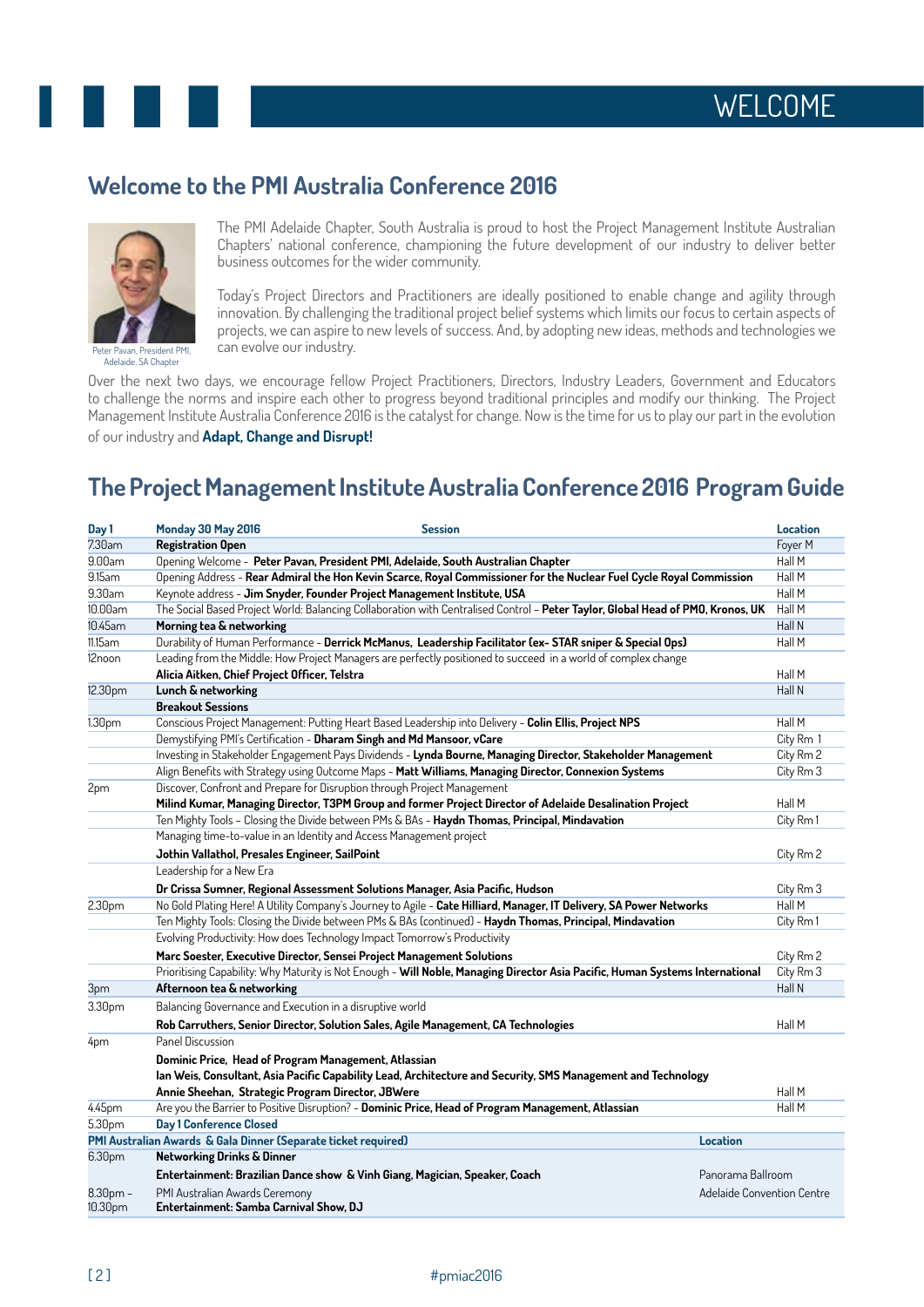### **The Project Management Institute Australia Conference 2016 Program Guide**

| Day 2   | Tuesday 31 May 2016                                                                                                        | <b>Session</b>                                                                                                                          | <b>Location</b> |  |
|---------|----------------------------------------------------------------------------------------------------------------------------|-----------------------------------------------------------------------------------------------------------------------------------------|-----------------|--|
| 7.30am  | CXO Breakfast (Exclusive event - invitees only) - Key Speakers:                                                            |                                                                                                                                         |                 |  |
|         | Peter Taylor, Global Head of PMO, Kronos, UK                                                                               |                                                                                                                                         |                 |  |
|         | Jim Snyder, Founder Project Management Institute, USA                                                                      |                                                                                                                                         |                 |  |
|         | Dr Stefan Hajkowicz, Principal Scientist CSIRO                                                                             |                                                                                                                                         | City Rm 1&2     |  |
| 8.45am  | Welcome                                                                                                                    |                                                                                                                                         | Hall M          |  |
| 9am     |                                                                                                                            | Opening Keynote - Global Megatrends and the role of future project manager - Dr Stefan Hajkowicz, Principal Scientist, CSIRO            | Hall M          |  |
| 9.45am  | Women in Leadership - Lieutenant Commander Donna Sill, Royal Australian Navy                                               |                                                                                                                                         | Hall M          |  |
| 10.30am | Morning tea & networking break                                                                                             |                                                                                                                                         | Hall M          |  |
| 11am    | Australian Success Story using Microsoft Project Online: AGL Australia                                                     |                                                                                                                                         |                 |  |
|         | Laith Adel, General Manager, EPM Partners & Bill Allars, Manager Portfolio Management & Delivery Support, AGL              |                                                                                                                                         |                 |  |
| 11.30am | <b>Networking &amp; Lucky Door Prizes</b>                                                                                  |                                                                                                                                         | Hall M          |  |
|         | <b>Breakout Sessions</b>                                                                                                   |                                                                                                                                         |                 |  |
| 11.45am |                                                                                                                            | Delivering Integrated ICT in a PPP: Experiences and lessons learnt from delivering ICT for one of Australia's leading                   |                 |  |
|         |                                                                                                                            | digital hospitals - New Royal Adelaide Hospital (nRAH) - Steve Di Cola, Engineering Manager, Visionstream                               | Hall M          |  |
|         |                                                                                                                            | What Telco Sponsors can Learn from the Mining Boom - Peter Moutsatsos, General Manager, PMO, Telstra                                    | City Rm 1       |  |
|         |                                                                                                                            | Strategic Leadership of Projects in Increasingly complex & volatile Environments - Richard Busulwa, Chief Operating Officer, Codium     | City Rm 2       |  |
|         |                                                                                                                            | How to Lead Effectively on a Mega Project when time is limited, stakes are high and change is constant                                  |                 |  |
|         | Kym William, Managing Director, BRS                                                                                        |                                                                                                                                         | City Rm 3       |  |
| 12.15pm |                                                                                                                            | Why the era of Disruption will see the end of traditional project management - Marina Pullin, Managing Director, MCBI                   | Hall M          |  |
|         |                                                                                                                            | Complexity and Project Risk Management - Steven Grey, Associate Director, Broadleaf                                                     | City Rm 1       |  |
|         | Transformational Confidence - James Wright, Director, PwC                                                                  |                                                                                                                                         | City Rm 3       |  |
| 12.45pm | Lunch & networking                                                                                                         |                                                                                                                                         | Hall N          |  |
| 1.45pm  |                                                                                                                            | Insights & Connections: How to Use the Human Capability of sense making to Adapt, Change & Disrupt                                      |                 |  |
|         | Lynne Cazaly, Mentor & Advisor, Author                                                                                     |                                                                                                                                         | Hall M          |  |
|         |                                                                                                                            | 10 things you do when you use a Project Management System that negatively impacts your Executives and Sponsors                          |                 |  |
|         | Ryan Darby, National Manager PMO, Sensei Project Management Solutions                                                      |                                                                                                                                         | City Rm 1       |  |
|         | Innovation, Uncertainty, and Project Management: is Lean Startup the Answer? - Henrietta Child, Managing Director KneeDeep |                                                                                                                                         | City Rm 2       |  |
|         |                                                                                                                            | Managing organisational disruption through the application of Project Portfolio Management in Australia: Benefits and Barriers          |                 |  |
|         | Nick Hadjinicolaou, Torrens University Australia                                                                           |                                                                                                                                         | City Rm 3       |  |
| 2.15pm  |                                                                                                                            | Connecting the dots: Improving project delivery and governance outcomes in periods of significant change                                |                 |  |
|         |                                                                                                                            | The journey of the RBA's IT PMO - Gayan Benedict, Deputy Head of IT, Reserve Bank of Australia                                          | Hall M          |  |
|         |                                                                                                                            | Working with Agility - Challenge your thinking - Annie Sheehan, Strategic Program Director, JBWere                                      | City Rm 1       |  |
|         |                                                                                                                            | Pin the tail on the Donkey - Challenging the blindfold method of organisational project governance                                      |                 |  |
|         | Chris Lawler, Manager, Project Portfolio Office, Mater Health Services                                                     |                                                                                                                                         |                 |  |
|         |                                                                                                                            | Enabling the Bimodal Enterprise - Charl Morkel, Vice President & General Manger, Asia Pacific, Changepoint                              | City Rm 3       |  |
| 2.45pm  |                                                                                                                            | When Delivering Innovation and Change- Don't Throw the Baby (PM) out with the Bath Water                                                |                 |  |
|         | Linda Zeelie, Chief Operating Officer, Statewide Super                                                                     |                                                                                                                                         | Hall M          |  |
|         |                                                                                                                            | Ethical Leadership - Is Ethics the New Black? Amany Nuseibeh, Program Manager, Transport for NSW                                        | City Rm 1       |  |
|         |                                                                                                                            | Digital Disruption: Organisation Innovation or Closure? Tim Conventry, CEO, Business Analysts                                           | City Rm 2       |  |
|         |                                                                                                                            | Business Value Creation & Delivery-An Outcome-based Approach - Tan Chee-Pen, CEO Business Technovise International, Singapore City Rm 3 |                 |  |
| 3.15pm  | Afternoon tea & networking break                                                                                           |                                                                                                                                         | Hall N          |  |
| 3.45pm  | Panel Discussion - How can we achieve parity for women in project management?                                              |                                                                                                                                         |                 |  |
|         | Alicia Aitken, Chief Projects Officer, Testra; Marina Pullin, Managing Director, MCBI,                                     |                                                                                                                                         |                 |  |
|         | Cate Hilliard, IT Delivery, SA Power Networks; Chris Lawler, Project Portfolio Office, Mater Health Services,              |                                                                                                                                         |                 |  |
|         | Linda Zeelie, Chief Operating Officer, Statewide Super                                                                     |                                                                                                                                         | Hall M          |  |
| 4.30pm  |                                                                                                                            | Open Your Mind - Vinh Giang, world renowned magician and 2013 South Australian Entrepreneur of the Year                                 | Hall M          |  |
| 5.30pm  | Conference Ends - acknowledgments and hand-over to PMI AC 2017 team                                                        |                                                                                                                                         | Hall M          |  |

Follow the PMI Australia Conference updates on: Twitter #pmiac2016 Facebook & Linkedin PMI Australia Conference & PMI Chapter Groups Haven't registered for the Master Classes (1 June) yet? Register now at http://www.pmiac.org.au/masterclasses/